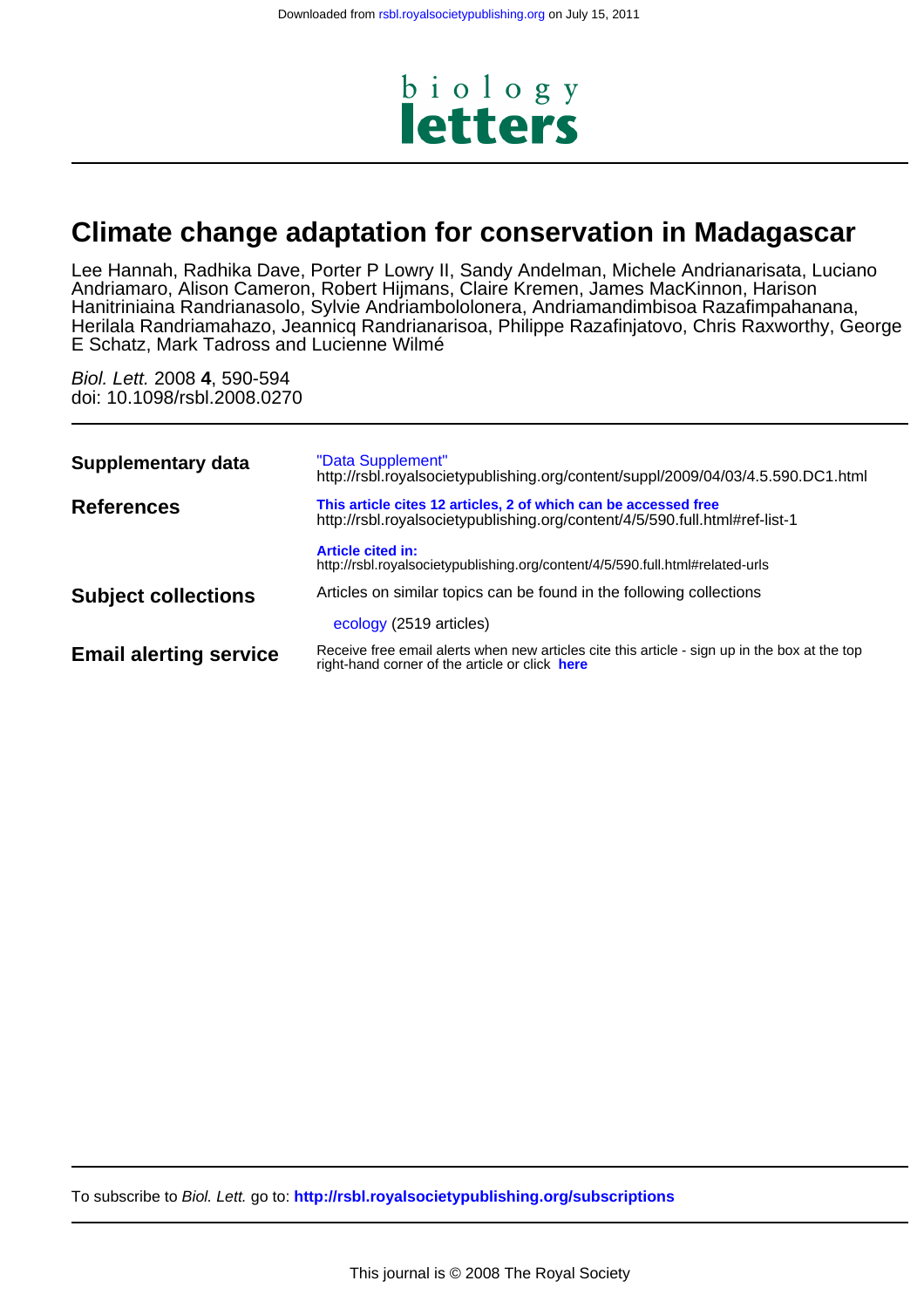

doi:10.1098/rsbl.2008.0270 Published online 29 July 2008

## Opinion piece

# Climate change adaptation for conservation in Madagascar

### 1. INTRODUCTION

Madagascar's imperilled biota are now experiencing the effects of a new threat—climate change (Raxworthy et al. 2008). With more than 90% endemism among plants, mammals, reptiles and amphibians, the stakes are high. The pristine landscapes that allowed this exceptional biodiversity to survive p[ast climate](#page-5-0) [changes are](#page-5-0) largely gone. Deforestation has claimed approximately 90% of the island's natural forest (Ingram & Dawson 2005; Harper et al. 2007) and what remains is highly fragmented, providing a poor template for large-scale species range shifts. The impacts of current and future climate change may t[herefore be much differen](#page-5-0)t [than past impacts,](#page-5-0) with profound implications for biodiversity.

We review evidence of past response to climate change, models of future change and projected biological response, developing insights to formulate adaptation actions for reducing extinction in Madagascar's biota. We then explore the cost of implementing actions and examine new income opportunities developing through efforts to mitigate climate change.

#### 2. PAST CLIMATE CHANGE AND BIOLOGICAL RESPONSE

The diversity of Madagascar's climates, their variability over time and the contrast between the eastern and western slopes have been invoked to explain patterns of endemism (Perrier de la Baˆthie 1921; Dewar & Richard 2007). Climate change during past glaciations suggests mechanisms shaping distributions of some modern taxa (Wilmé et al. 2006). Major climate changes acco[mpanied global glaciations,](#page-5-0) [with drier/](#page-5-0) [cooler and we](#page-5-0)tter/hotter periods and rapid transitions (Wells 2003). The fauna has been shaped by climatic unpredictability [\(Dewar & Richard 2](#page-5-0)007) and riverine forests have served as pathways or refugia for many forest taxa (Ganzhorn & Sorg 1996).

[Upland](#page-5-0) refugia have been proposed in areas retaining relict [vertebrate and plant](#page-5-0) populations (Rakotondrainibe 2000; Andreone et al. 2005). Rivers with high-e[levation headwaters hav](#page-5-0)e served as palaeorefuges, maintaining riparian forest where species retreated during the driest periods. As conditions [became wetter, ripar](#page-5-0)i[an habitats extend](#page-4-0)ed into tributaries with lower headwaters, opening dispersal

Electronic supplementary material is available at http://dx.doi.org/ 10.1098/rsbl.2008.0270 or via http://journals.royalsociety.org.

A–J) with higher headwaters are separated by others [originating a](http://rsbl.royalsocietypublishing.org/)t lower elevations (figure 1, watersheds 1–12) that were isolated during dry periods; contraction and loss of riparian habitats rendered [the latter](#page-2-0) more isolated, leading to high endemism.

The distributions of many [animal](#page-2-0) groups can be explained by the retreat–dispersion hypothesis (Wilmé et al. 2006); preliminary analyses indicate that the flora also conforms to this scenario. Conserving riverine corridors and intervening isolated forest blocks are thus critical to maintaining resilience in the f[ace of future climate](#page-5-0) change.

### 3. PROJECTED FUTURE CLIMATE CHANGE AND RESPONSE

Pronounced climate change is expected in this century. Projections indicate mean temperature increases of  $1.1-2.6^{\circ}$ C throughout the island (figure 2*a*) with greatest warming in the south and least along the coast and in the north (Tadross et al. 2008). These spatial characteristics have important biological implications because the south is already t[he driest](#page-3-0) region and the highly fragmented eastern forest is vulnerable to drying.

Projections for median [rainfall,](#page-5-0) [from](#page-5-0) [statistic](#page-5-0)al downscaling of six general circulation models (Hewitson & Crane 2006), are presented in figure 2b and discussed by Tadross et al. (2008). Rainfall should increase in summer (January–April), and winter (July–September) will be drier along the southeast coast [by 2050 but](#page-5-0) [wetter elsewh](#page-5-0)ere.

[Dynamic global veget](#page-5-0)ation [model](#page-3-0) (BIOME and MAPPS) projections indicate Madagascar will lose 11–27% of its current habitat due to climate change if range migrations are possible (perfect dispersal) and 17–50% if not (no dispersal; Malcolm et al. 2006). They also indicate biome migration rates of  $144-532$  m yr<sup>-1</sup>, significantly higher than average post-glacial rates  $(100-200 \text{ m yr}^{-1})$ .

Models for 74 endemic plant [species indicate](#page-5-0) [signifi](#page-5-0)cant changes in suitable climate space by 2080 in nearly all cases (Schatz et al. 2008, table 1). Substantial agreement was found among six projections made using three climate models and IPCC (A2a and B2a) scenarios (see electronic supplementary material). Ei[ghteen per cent of sp](#page-5-0)[ecies wer](#page-4-0)e projected to expand in range and 45% to contract, even under the optimistic full dispersal assumption. Thirty seven per cent had mixed projections. Expansion/contraction is not the only response; as elsewhere, projections include range shifts along altitudinal and moisture gradients. Full assessment of threat from climate change must consider potential range size change combined with ability to migrate sufficiently. In southwestern Madagascar, where projected temperature changes are greatest, many species are predicted to undergo range expansion, but future distributions overlap very little with current ones, suggesting migration will be essential for species to persist, a process requiring maintenance of maximum connectivity between areas of suitable habitat. Extinction risk appears to be greater among habitat specialists, and narrow endemics are consistently predicted to fare badly under future scenarios. Low-elevation

One contribution of 12 to a Special Feature on 'Global change and biodiversity: future challenges'.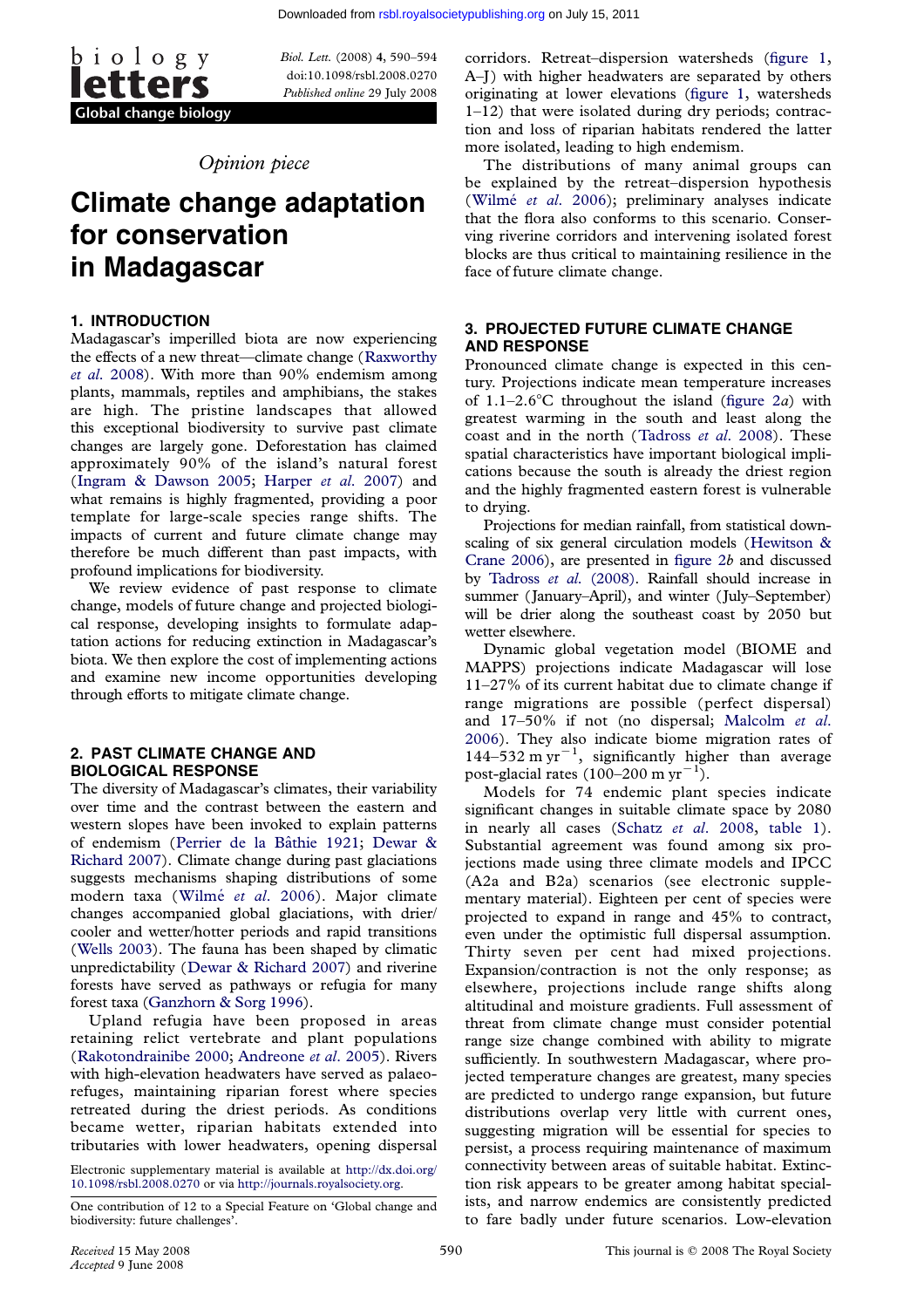<span id="page-2-0"></span>

Figure 1. Watershed headwaters in Madagascar. High-elevation headwaters (A–J) are associated with range migrations in response to past climate change; low-elevation headwaters (1–12) are associated with high endemism due to isolation resulting from limited range migrations.

humid littoral forest endemics show dramatic range reduction—six out of the seven species modelled suffer 98% or greater loss under at least one model/ scenario—a situation compounded by expected sealevel rise that will threaten all 380 littoral forest endemics (Consiglio et al. 2006).

Empirical evidence for climate change impacts already exists. Winters were drier in Ranomafana National Park from 1986–2005 relative to 1960– 1985 and [fruit production an](#page-5-0)d lemur survivorship decreased (Wright 2007). Repeat observations in 1993 and 2003 of amphibians and reptiles suggest that montane endemics, restricted to elevations within 600 m of the highest summits, are vulnerable to loss due to [warming \(Raxw](#page-5-0)orthy *et al.* 2008, in press).

#### 4. ADAPTATION ACTIONS AND COSTS

Madagascar's terrestrial biodiversity is concentrated in forests (including several woody vegetation types), making headwater dispersal and reduced fragmentation and degradation of forests obvious focal points for adaptation actions to reduce climate change impacts. Accordingly, the following three overarching sets of action may be proposed:

- (i) restoration and protection of riverine corridor forests important for migration,
- (ii) maintenance and restoration of connectivity among fragmented forests, especially in regions with high genetic divergence between populations across major riverine corridors, and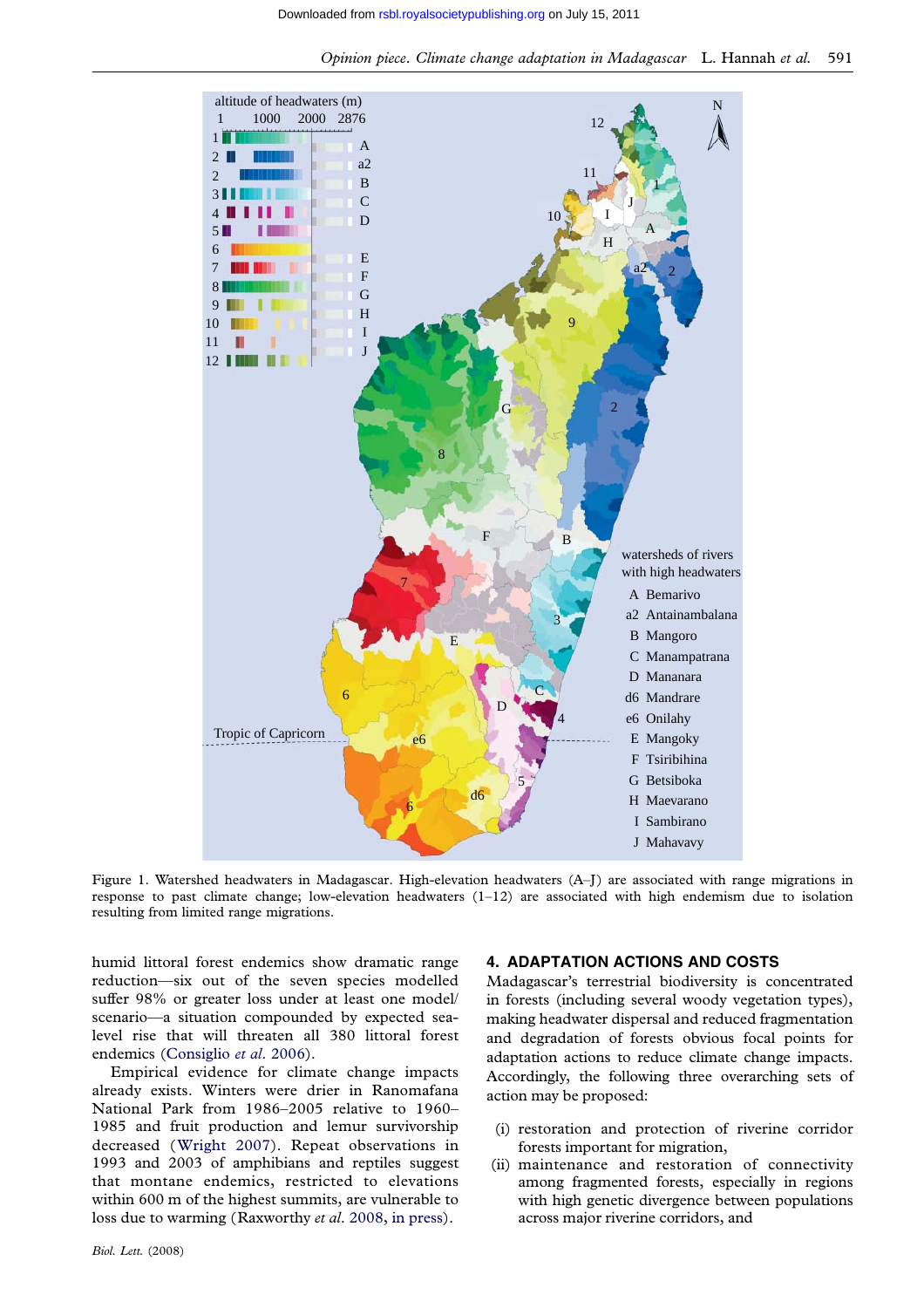<span id="page-3-0"></span>

Figure 2. (a) Maximum and minimum temperature increase scenarios for Madagascar. (i) Minimum and (ii) maximum increase derived from a suite of climate change projections. (b) Median change in total monthly rainfall (mm per month) for (i) January, (ii) April, (iii) July and (iv) September from six downscaled global models (for the period centred on 2055). Regions where three models give positive and three negative changes are left blank, as are those with increases less than 10 mm per month, which will be offset by increases in potential evapotranspiration.

(iii) management of all remaining natural forest to maximize the potential for species migration in response to climate change.

Riverine corridors have been important as migration pathways in the past and probably will be in the future. Although the current status of these forests is poorly documented, many will probably require restoration to facilitate biological responses to climate change.

[Areas](http://rsbl.royalsocietypublishing.org/) [bet](http://rsbl.royalsocietypublishing.org/)ween riverine corridors, where isolation has led to local endemism, are particularly vulnerable to species loss during climate change due to their current levels of fragmentation. Native forest restoration in these areas can help restore connectivity and reduce extinction risk due to climate change. Since most of the Madagascar's forests are heavily fragmented, cost-effective restoration must target areas of the highest biological importance.

Because Madagascar has already lost most of its natural forest, what remains will be critical for species range shifts in response to climate change. Madagascar is tripling its protected area network, and approximately 30% of natural forest outside the network is needed to provide forest products and income. Resolving conflicts between maintaining natural forest and meeting human needs is best accomplished through natural forest use substitution, including growing plantations on degraded land to provide alternative sources of wood.

Implementing an effective programme of adaptation actions in Madagascar will be costly. Growing plantations equivalent to one-quarter of the natural forest outside protection would cost approximately US\$ 0.4 billion (at an estimated  $$360 \text{ ha}^{-1}$ ). These plantations would provide wood and forest product substitutes for communities, relieving pressure on natural forests. Restoring an equivalent area of Madagascar's fragmented forest lands to maintain connectivity would cost approximately US\$ 0.8 billion (at an estimated  $$850 \text{ ha}^{-1}$ ). Costs of protection and restoration of riverine corridors are poorly known, but would add to this cost, as would the incremental costs from climate change impacts on human communities to avoid conflicts over land use.

To place these costs in context, estimates of climate change-related income (da Fonseca et al. 2007) for Madagascar from post-Kyoto adoption of reduction in emissions from deforestation and degradation (REDD) protocols are in the range of US\$ 72–144 million annually. A recent esti[mate of current conserva](#page-5-0)tion investment in protected areas projected an annual investment of US\$ 9 million (FTHM Finance 2003). While there may be some cross-subsidy of adaptation from these income streams, adaptation costs are clearly large relative to current conservation funding.

#### 5. DISCUSSION

Recommendations to ensure conservation of Madagascar's biodiversity as climate changes must be based on understanding past and monitoring current responses, projecting future change scenarios, modelling biological response and assessing imperatives of the human– biodiversity interface. Biological considerations suggest that conservation of riverine forest corridors, and management (including restoration) of native forest for connectivity to maximize species response capacity in the face of climate change, are essential elements of an adaptation strategy. While woodlots and other managed production systems cannot replace natural forest, they can simultaneously satisfy human needs and promote biodiversity adaptation.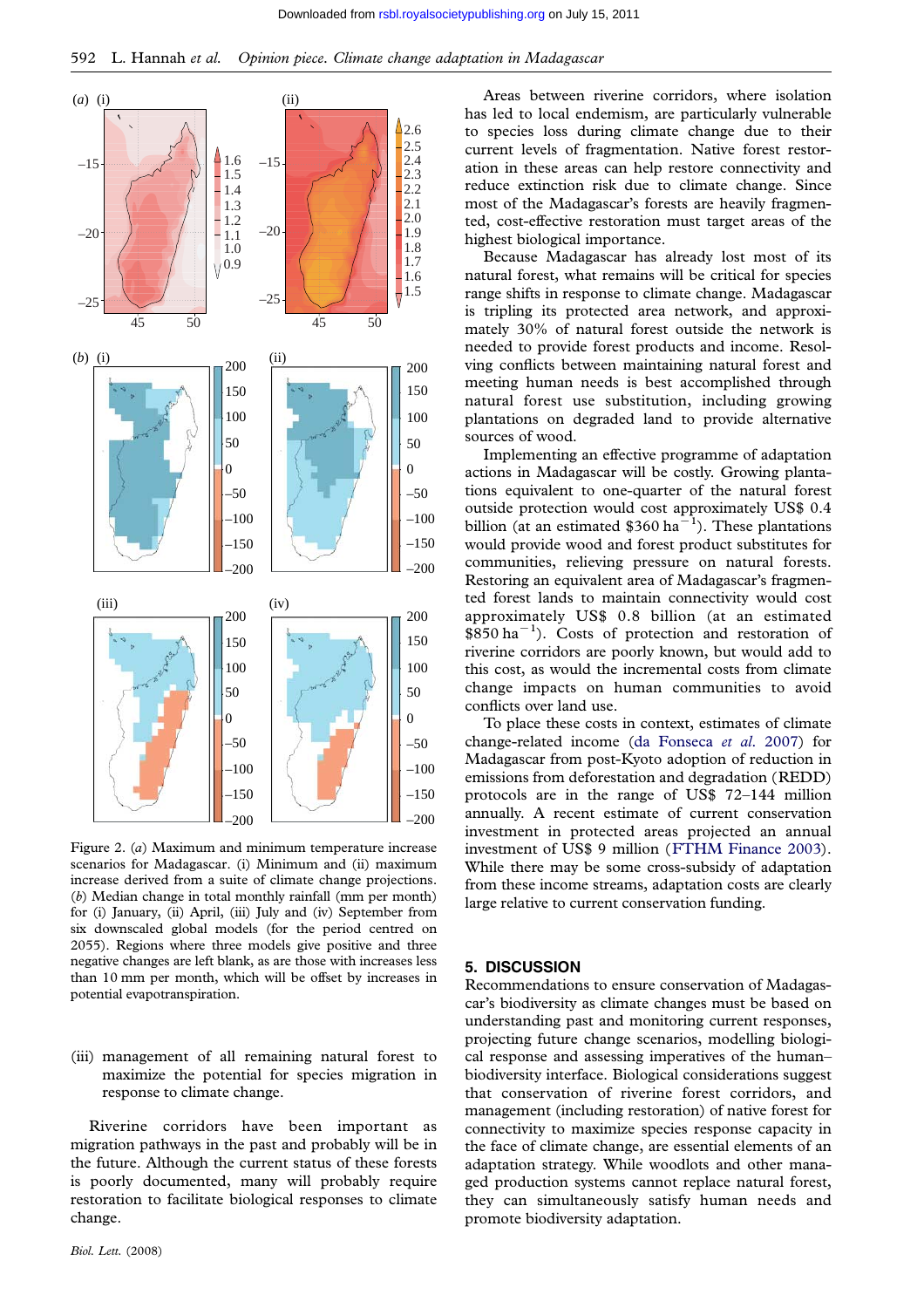| vegetation/bioclimate/geography                             | expansion<br>$( \geq 4 \text{ models} )$ | contraction<br>$(ge 4$ models) | mixed | 'worst case<br>scenario <sup>'a</sup> |
|-------------------------------------------------------------|------------------------------------------|--------------------------------|-------|---------------------------------------|
| eastern humid littoral forest                               |                                          |                                |       |                                       |
| low- to mid-elevation humid to sub-humid forest             |                                          | ۱5                             |       |                                       |
| mid-elevation sub-humid forest                              |                                          |                                |       |                                       |
| central high plateau sub-humid to montane tapia woodland    |                                          |                                |       |                                       |
| western dry forest                                          |                                          |                                |       |                                       |
| northern dry to sub-humid forest                            |                                          |                                |       |                                       |
| southwestern sub-arid forest/thicket                        |                                          |                                |       |                                       |
| western dry forest and southwestern sub-arid forest/thicket |                                          |                                |       |                                       |
| southeastern sub-humid to sub-arid transitional forest      |                                          |                                |       |                                       |
| widespread/broad tolerance                                  |                                          |                                |       |                                       |
| totals                                                      |                                          |                                |       | 18                                    |

<span id="page-4-0"></span>Table 1. Summary of projected range change[s](http://rsbl.royalsocietypublishing.org/) [under](http://rsbl.royalsocietypublishing.org/) [full](http://rsbl.royalsocietypublishing.org/) [dispersal](http://rsbl.royalsocietypublishing.org/) [assum](http://rsbl.royalsocietypublishing.org/)ption for 74 endemic plant species using climate change scenarios for 2080 (Schatz et al. 2008).

<sup>a</sup>At least one model projects  $\geq$ 95% contraction.

The potential effectiveness of the actions proposed here depends on two biological assumptions: mechanisms important in past biodiversity response will operate in the future, and species dispersal/colonization capabilities are sufficient to track humaninduced climate change. Although climates may become warmer by 2050 than in any past interglacial, response characteristics are expected to persist; upslope range shifts will be essential for survival of lowland species and will depend on maintaining connectivity of forest habitats. Range shift ability of species will remain unchanged and will increasingly constrain response capacity if climate change continues unabated late into this century. This underscores the urgency of international action to combat climate change.

Other assumptions involve socio-political factors, especially the continued commitment of Madagascar's government and the international community to conserving the island's biological heritage and the essential ecosystem goods and services it provides. Major investment, much greater than the sum of current conservation investments and potential income from REDD and payments from ecosystem services (e.g. hydrological services), will be required to sustain current initiatives and implement the adaptation agenda needed to ensure that Madagascar's globally important biodiversity can withstand the impacts of climate change.

The likely impacts of changing climate in Madagascar dictate a second set of responses, not developed here. Human adaptation to climate change will also take place (migration, altered agricultural practices), compounding human hardship and creating additional threats to biodiversity that must in turn be factored into conservation strategies. Where management to maintain biological response capacity conflicts with community use of resources, alternatives will have to be found. Madagascar's widespread poverty makes it imperative to integrate human well-being into conservation planning, and efforts to deal with climate change are no exception.

Lee Hannah $^{1,\ast},$  Radhika Dave $^{1},$  Porter P. Lowry II $^{2,10},$ Sandy Andelman<sup>1</sup>, Michele Andrianarisata<sup>3</sup>, Luciano Andriamaro<sup>3</sup>, Alison Cameron<sup>4</sup> , Robert Hijmans<sup>5</sup>, Claire Kremen<sup>4</sup> , James MacKinnon<sup>3</sup>, Harison Hanitriniaina Randrianasolo<sup>3</sup> , Sylvie Andriambololonera<sup>6</sup> , Andriamandimbisoa Razafimpahanana<sup>7</sup> , Herilala Randriamahazo<sup>7</sup>, Jeannicq Randrianarisoa<sup>3</sup>, Philippe Razafinjatovo<sup>3</sup>, Chris Raxworthy<sup>8</sup>, George E. Schatz<sup>2</sup>, Mark Tadross<sup>9</sup> and Lucienne Wilmé<sup>6</sup> <sup>1</sup>Conservation International, 2011 Crystal Drive, Arlington, VA 22202, USA <sup>2</sup> Missouri Botanical Garden, PO Box 299, St Louis, MO 63166-0299, USA  ${}^{3}$ Conservation International, PO Box 5178, Antananarivo 101, Madagascar <sup>4</sup>  ${}^{4}$ Department of Environmental Sciences, Policy and Management, University of California, Berkeley, CA 94720, USA<br>International Rice Research Institute, Los Baños, Laguna, DAPO Box 7777, Metro Manila, The Philippines 6 Missouri Botanical Garden, BP 3391, Antananarivo 101, Madagascar <sup>7</sup> Wildlife Conservation Society, BP 8500, Antananarivo 101, Madagascar <sup>8</sup> American Museum of Natural History, Central Park West at 79th Street, New York, NY 10024, USA  $^{9}$ Climate Systems Analysis Group, University of Cape Town, Private Bag X3, Rondebosch 7701, Republic of South Africa<br><sup>10</sup>Département Systématique et Evolution, Muséum National d'Histoire Naturelle, 75213 Paris Cedex 05, France \*lhannah@conservation.org

Andreone, F., Cadle, J. E., Cox, N., Glaw, F., Nussbaum, R. A., Raxworthy, C. J., Stuart, S. N., Vallan, D. & Vences, M. 2005 Species review of amphibian extinction risks in Madagascar: conclusions from the global amphibian assessment. Conserv. Biol. 19, 1790–1802. (doi:10. 1111/j.1523-1739.2005.00249.x)